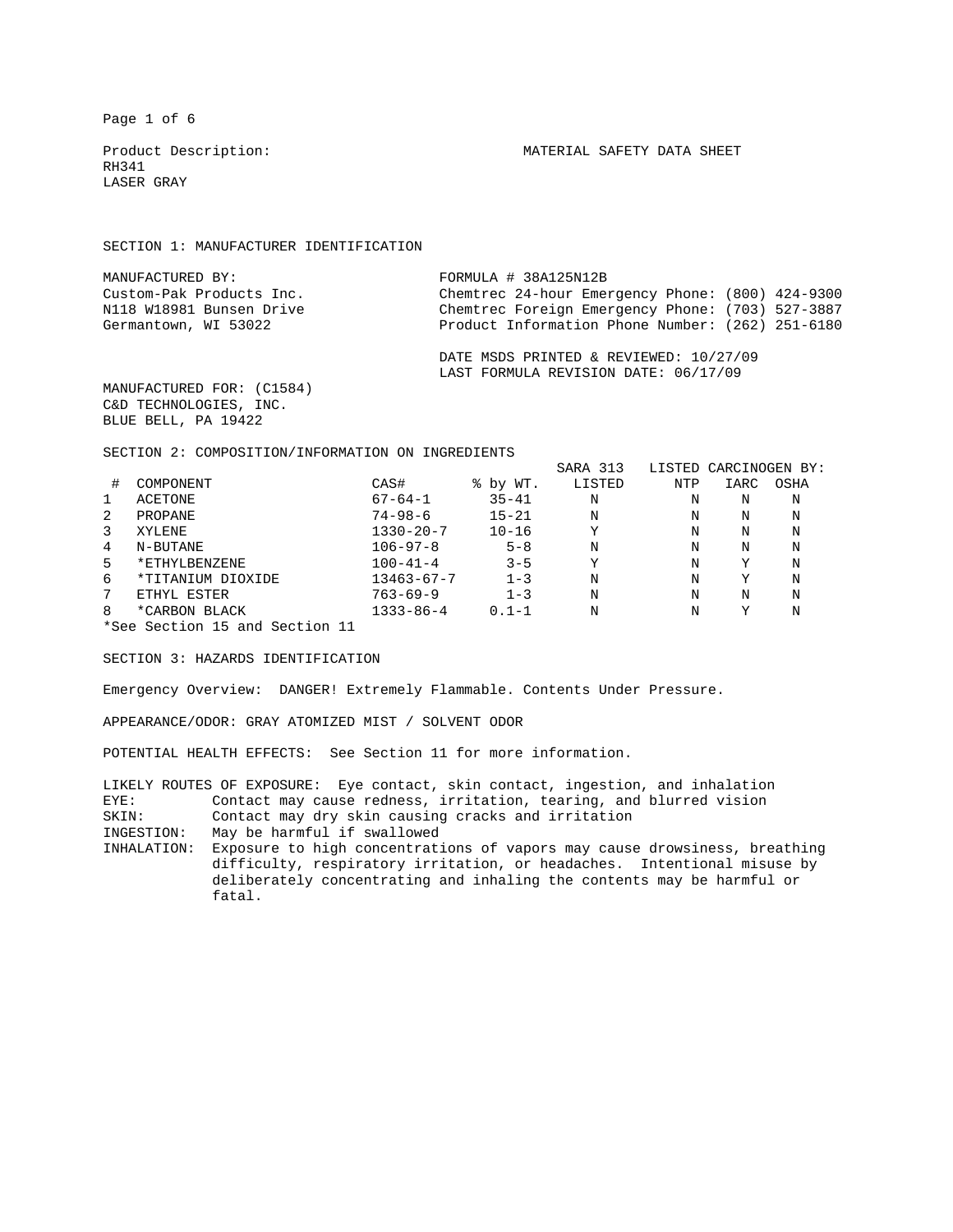Page 2 of 6

Product Description: MATERIAL SAFETY DATA SHEET

RH341 LASER GRAY

MEDICAL CONDITIONS AGGRAVATED BY EXPOSURE: Asthma and other respiratory ailments. TARGET ORGANS: Kidney Liver Lung Brain

Reports have associated repeated and prolonged occupational overexposure to solvents with permanent brain and nervous system damage.

This material is considered hazardous by the OSHA Hazard Communication Standard (29 CFR 1910.1200).

SECTION 4: FIRST AID MEASURES

EYE CONTACT: Immediately flush eyes with water for at least 15 minutes. If irritation develops get medical attention.

SKIN CONTACT: Remove contaminated clothing and wash before reuse. Wash skin with soap and water. Get medical attention if irritation develops.

INHALATION: Move to fresh air. Contact emergency medical support if breathing stops or is irregular.

INGESTION: Do NOT induce vomiting. Get medical attention immediately.

SECTION 5: FIRE FIGHTING MEASURES

SUITABLE EXTINGUISHING MEDIA: CO2 (Carbon Dioxide), dry chemical, or water fog. UNSUITABLE EXTINGUISHING MEDIA: Water spray may be unsuitable. However, if water is used, fog nozzles are preferable. Water may be used to cool closed containers to prevent pressure build-up and possible explosion when exposed to extreme heat.

PRODUCTS OF COMBUSTION: These products are carbon oxides (CO,CO2).

PROTECTION OF FIREFIGHTERS: Full protective equipment including self-contained breathing apparatus should be used.

SECTION 6: ACCIDENTAL RELEASE MEASURES

PERSONAL PRECAUTIONS: Use personal protection recommended in Section 8. ENVIRONMENTAL PRECAUTIONS: None known.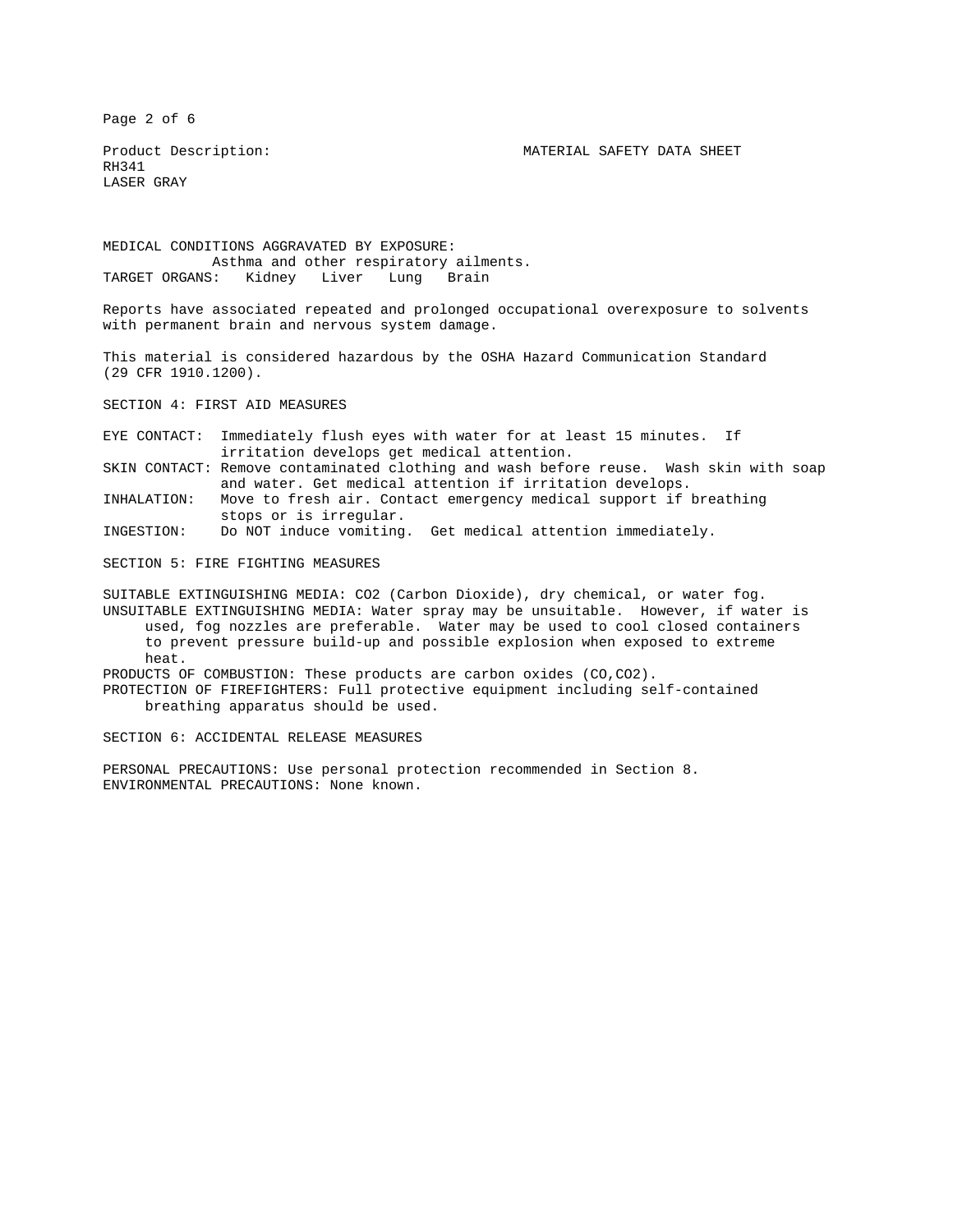Page 3 of 6

RH341 LASER GRAY

Product Description: MATERIAL SAFETY DATA SHEET

METHODS OF CONTAINMENT: Absorb spilled liquid in suitable material. METHODS OF CLEAN-UP: Use spark-proof tools to sweep or scrape up and containerize. OTHER INFORMATION: Ventilate the area.

SECTION 7: HANDLING AND STORAGE

HANDLING:

Vapors may ignite explosively. Prevent buildup of vapors; use with adequate ventilation. Keep from sparks, heat, flame or other heat sources. Do not smoke. Turn off pilot lights, heaters, electric motors and other sources of ignition during use and until all vapors are gone. Do not puncture or incinerate (burn) container.

## STORAGE:

Store in dry, well-ventilated area and in accordance with federal, state, and local regulations. Do not expose to heat or store at temperatures above 120 F (48 C). Storage conditions should comply with NFPA 30B and OSHA 1910.106. If storing in cold temperatures, allow product to warm to room temperature before use.

SECTION 8: EXPOSURE CONTROLS/PERSONAL PROTECTION

## EXPOSURE GUIDELINES

| #                 | COMPONENT                                       | ACGIH TLV-STEL      | ACGIH TLV-TWA         | OSHA PEL-TWA             |
|-------------------|-------------------------------------------------|---------------------|-----------------------|--------------------------|
| $\mathbf{1}$<br>2 | ACETONE<br>PROPANE                              | 750 ppm<br>1800 ppm | $500$ ppm<br>2500 ppm | $1000$ ppm<br>$1000$ ppm |
| 3                 | XYLENE                                          | $150$ ppm           | $100$ ppm             | $100$ ppm                |
| 4                 | N-BUTANE                                        | N/E                 | $800$ ppm             | 800 ppm                  |
| 5                 | *ETHYLBENZENE                                   | $125$ ppm           | $100$ ppm             | $100$ ppm                |
| 6                 | *TITANIUM DIOXIDE                               | N/E                 | 10 $mq/m3$ ppm        | 15 $mq/m3$ ppm           |
| 7                 | ETHYL ESTER                                     | $100$ ppm           | 50 ppm                | N/E                      |
| 8                 | *CARBON BLACK<br>*See Section 15 and Section 11 | N/E                 | $3.5 \,$ mg/m $ppm$   | $3.5 \text{ mg/m ppm}$   |

ENGINEERING CONTROLS: Not generally required if product is applied in small quantities. If product is applied in larger quantities, provide ventilation to keep air contamination below OSHA permissible exposure limits and ACGIH TLV exposure levels.

EYE/FACE PROTECTION: Wear safety glasses with side shields. Have eye wash facilities immediately available.

SKIN PROTECTION: Chemical resistant gloves if contact is likely.

RESPIRATORY PROTECTION: Use NIOSH-approved air-purifying respirator with organic cartridge or canister if exposure cannot be controlled within applicable limits with ventilation.

GENERAL HYGIENE CONSIDERATIONS: Wash thoroughly after handling.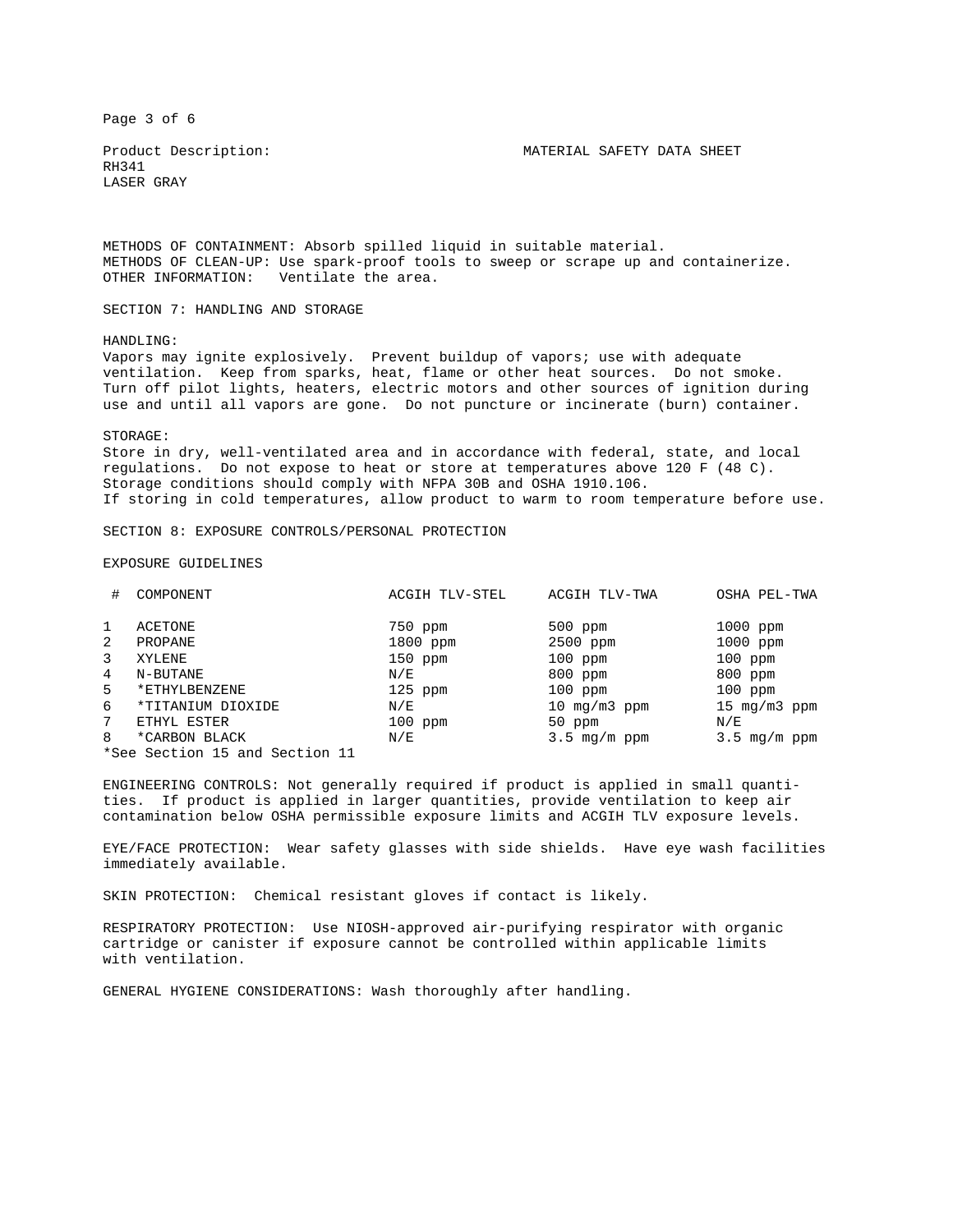Page 4 of 6

RH341 LASER GRAY

SECTION 9: PHYSICAL AND CHEMICAL PROPERTIES

Color: see product description Odor: SOLVENT ODOR Physical State: Aerosol - Pressurized Liquid Freezing Point: Not Established (mixture) Boiling Range: <-18 C to 177 C (<0 F to 350 F) Flash Point:  $<-18$  C  $(<0$  F) Evaporation Rate: Faster than ether Upper Flammability Limit: Not Established (mixture) Lower Flammability Limit: Not Established (mixture) Vapor Pressure: Approximately 50 psig @ 10 C (70 F) Specific Gravity: 0.777 @15 C (60 F) Solubility (water): Negligible Percent Volatile, wt. %: 81.04 VOC Percent (CA): 44.04 MIR Number (CA): 1.524 Coating Category (CA): EXACT-MATCH FINISH INDUSTRIAL SECTION 10: STABILITY AND REACTIVITY STABILITY: Stable under normal conditions. CONDITIONS TO AVOID: Keep away from heat, sparks, and flames. INCOMPATIBLE MATERIALS: Strong oxidizing agents. HAZARDOUS DECOMPOSITION PRODUCTS: by fire - Carbon Dioxide and Carbon Monoxide

POSSIBILITY OF HAZARDOUS REACTIONS: Will not occur.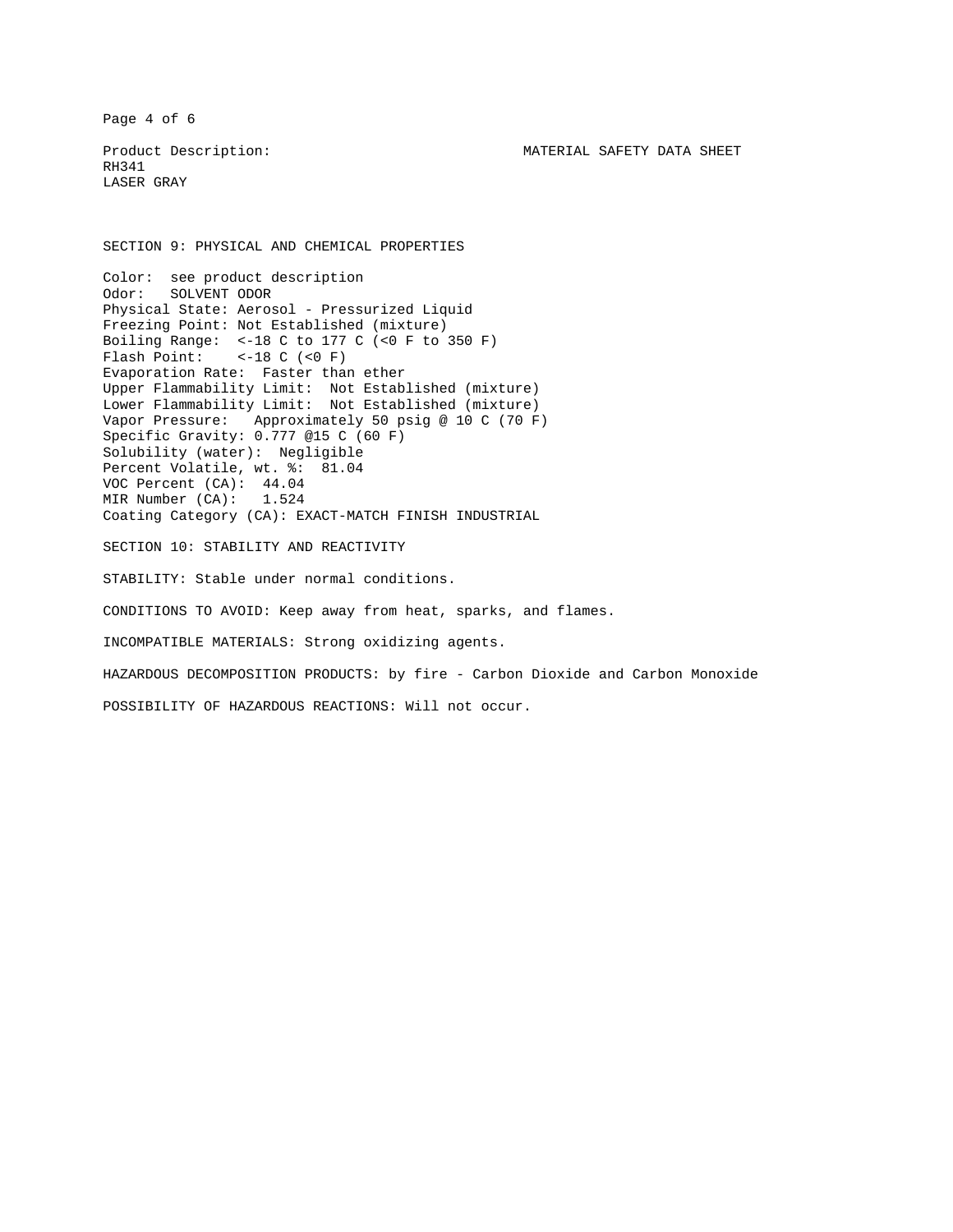Page 5 of 6

RH341 LASER GRAY

SECTION 11: TOXICOLOGICAL INFORMATION

| #              | COMPONENT         | LD50 Oral            | LD50 Dermal     |
|----------------|-------------------|----------------------|-----------------|
|                |                   |                      |                 |
| 1              | ACETONE           | $1000 \text{ mg/kg}$ | $2400$ mg/ $kg$ |
| 2              | PROPANE           | $1000 \text{ mg/kg}$ | $1800$ mg/kg    |
| 3              | XYLENE            | $4300$ mg/kg         | $2000$ mg/ $kg$ |
| $\overline{4}$ | N-BUTANE          | N/E                  | N/E             |
| $5^{\circ}$    | *ETHYLBENZENE     | $3500$ mg/kg         | 5000 $mg/kg$    |
| 6              | *TITANIUM DIOXIDE | $N/E$ mg/ $kq$       | $N/E$ mg/ $kq$  |
| 7              | ETHYL ESTER       | 5000 mg/kg           | 10000 mg/kg     |
| 8              | *CARBON BLACK     | $8000$ mg/ $kg$      | $N/E$ mg/ $kq$  |
|                | *See Section 15   |                      |                 |

See section 3 for other acute effect information.

CHRONIC EFFECTS: Prolonged over-exposure to solvent ingredients in Section 2 may cause adverse effects to the liver, urinary, cardiovascular and reproductive systems. Reports have associated the repeated and prolonged occupational OVER-EXPOSURE to solvents with brain and nervous system damage. The deliberate misuse by concentrating and inhaling the vapors may be harmful or fatal. CARCINOGENICITY: See Section 2 for additional information.

\* This component has been classified as a (Group 2B) possible human carcinogen based on tests on laboratory animals by one or more of the federal agencies listed in Section 2 under "LISTED CARCINOGEN BY" columns. There is inadequate evidence for cancer in exposed humans.

SECTION 12: ECOLOGICAL INFORMATION

No data available.

SECTION 13: DISPOSAL CONSIDERATIONS

Do not puncture, incinerate or place container in trash compactor. Dispose of product in accordance with Federal, State, and Local regulations. Empty containers are 95% steel; recycle where allowed.